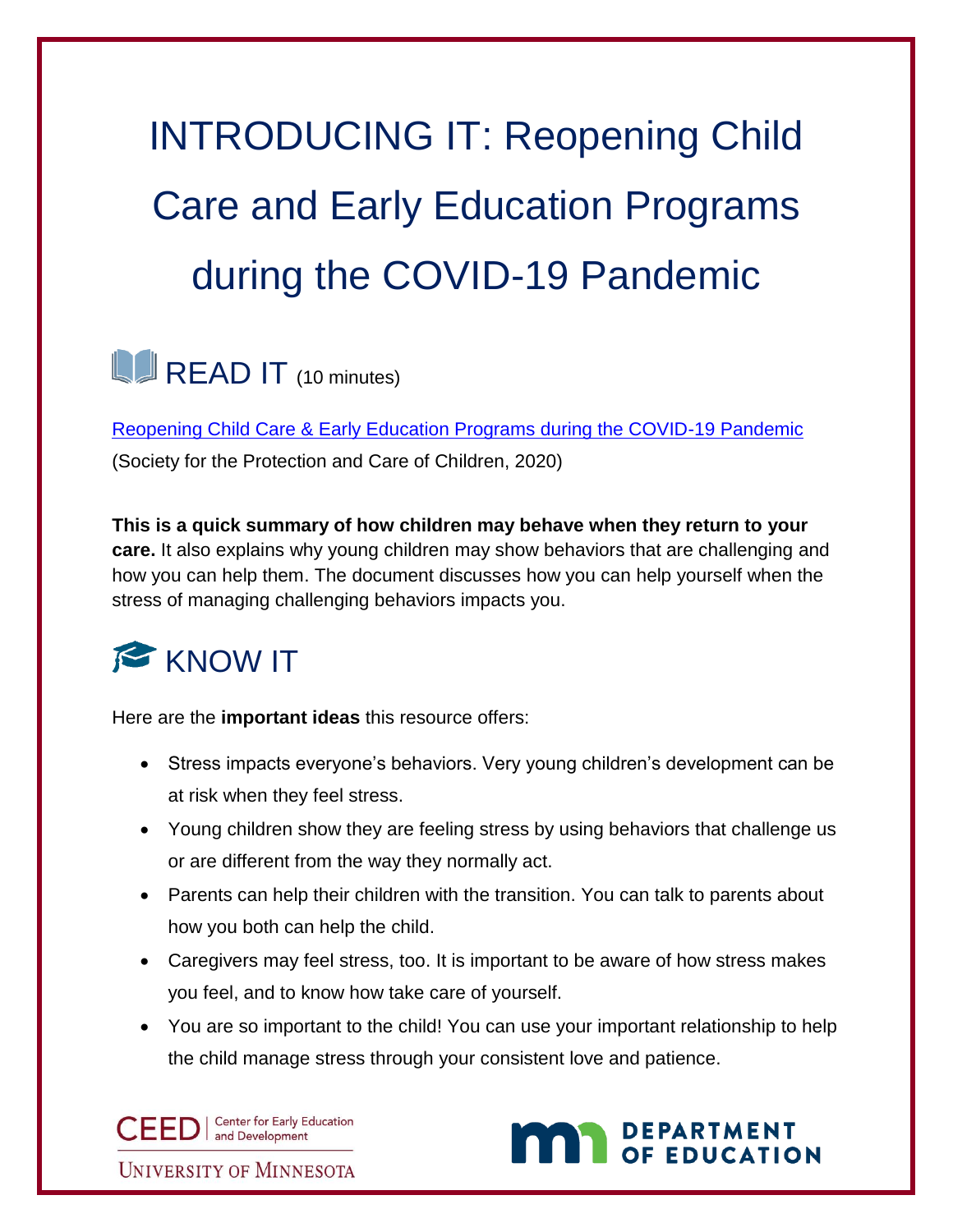Here are some terms in the resource that may not be familiar to you: **Developmental regression** is the child's return to behaviors that were used at a younger age.

**Trauma** - Trauma is being exposed to something scary, dangerous, or violent. Trauma can make a child feel unsafe. Trauma becomes worse when the scary or dangerous event happens many times or happens for a long time.

**Secondary trauma** is hearing about or observing somebody else's trauma. When we experience someone else's trauma, we can feel stress, too.

**Dissociation** is disconnecting ourselves from our feelings, thoughts, and knowing who we are.

**Attachment needs** – Attachment means having a strong relationship with a child. Attachment needs are the behaviors and responses a child needs to receive from an adult to make the child feel safe and secure.

**Purposeful noncompliance** – Noncompliance means when a child is disobedient. Purposeful noncompliance is a child using disobedient behavior to tell us something is making him or her feel stress.

**Regulate** is to control behavior and emotions.

## **RECALL IT**

Let's see what you learned from this resource! The answers appear at the end of the guide.

- 1. **True or false:** Children don't feel or react to changes in their routine or to other people's feelings.
- 2. **True or false:** People can be negatively impacted by other people's stress.

INTRODUCING IT: Reopening Child Care and Early Education Programs during the COVID-19 Pandemic, published 6/18/2020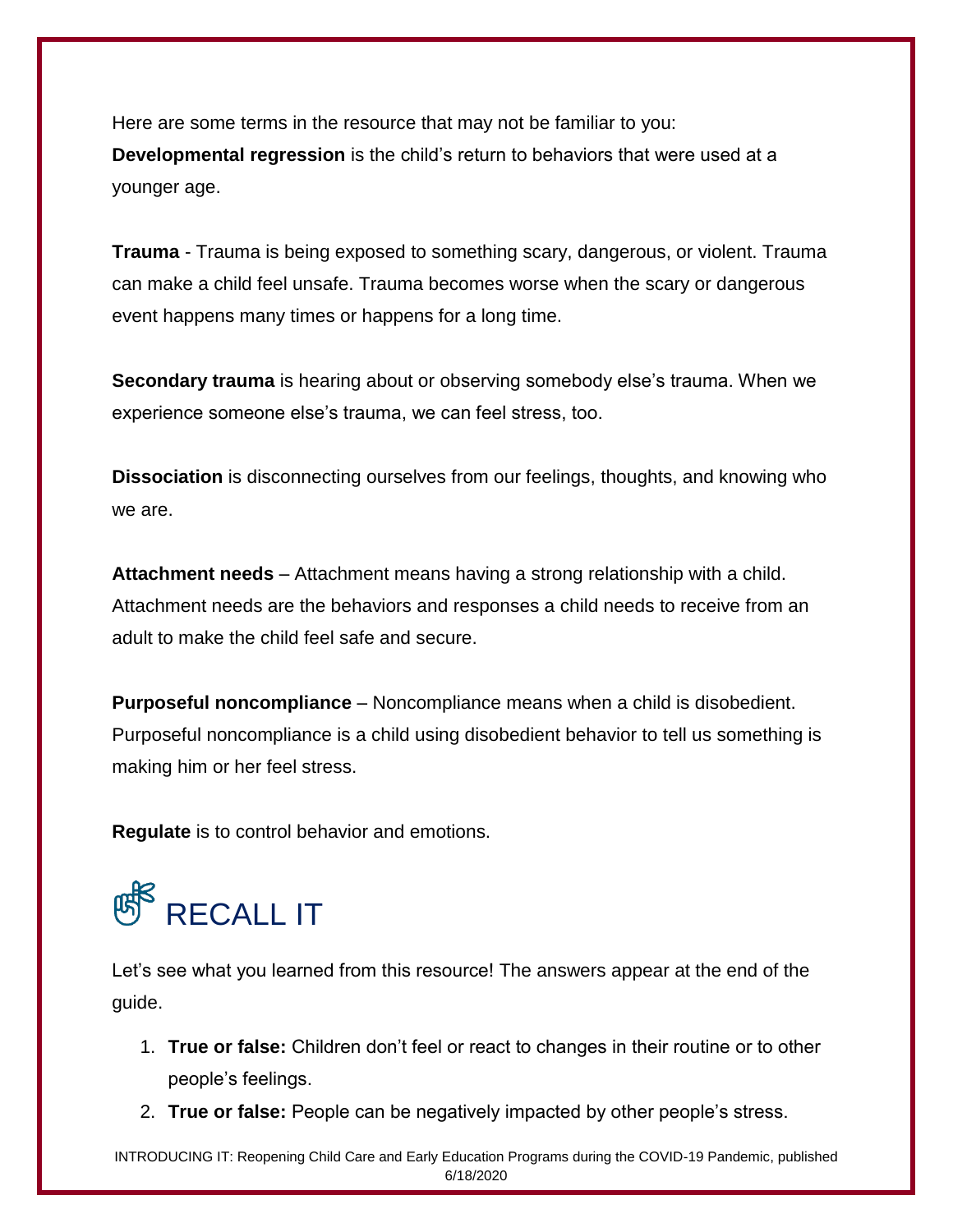- 3. **True or false:** Behavior that is challenging can be a way for children to tell us they are feeling something that makes them feel stress.
- 4. **True or false:** Predictable routines, caring responses, and giving children words to express their feelings all help children to develop resilience to stress.



Take a few minutes to consider these questions. If you want to, write your thoughts down.

- 1. How do the children in your care behave when they experience big changes in their routines? What are the things you do or don't do to help them manage a big change?
- 2. How do you respond to child behaviors you find challenging? What new thoughts about children's challenging behaviors did this resource offer that you can use?
- 3. Why do you think the resource talks about taking care of yourself? Why is or isn't this important?



Here are some ideas to try:

1. Face masks can be scary to children. A face mask will make you look unfamiliar to the child. You can help the child remember who is behind the face mask.

First, take a picture of yourself without a face mask. Then take a picture of yourself wearing a face mask.

- Send these two photos to the child's family. Ask the parent(s) to talk to their child about what they will see and do at child care. Ask them to talk to the child about the face mask, and who is behind the face mask.
- Make big copies of these photos and hang them in a place where the child can see them. When the child arrives with their parent, show the child the two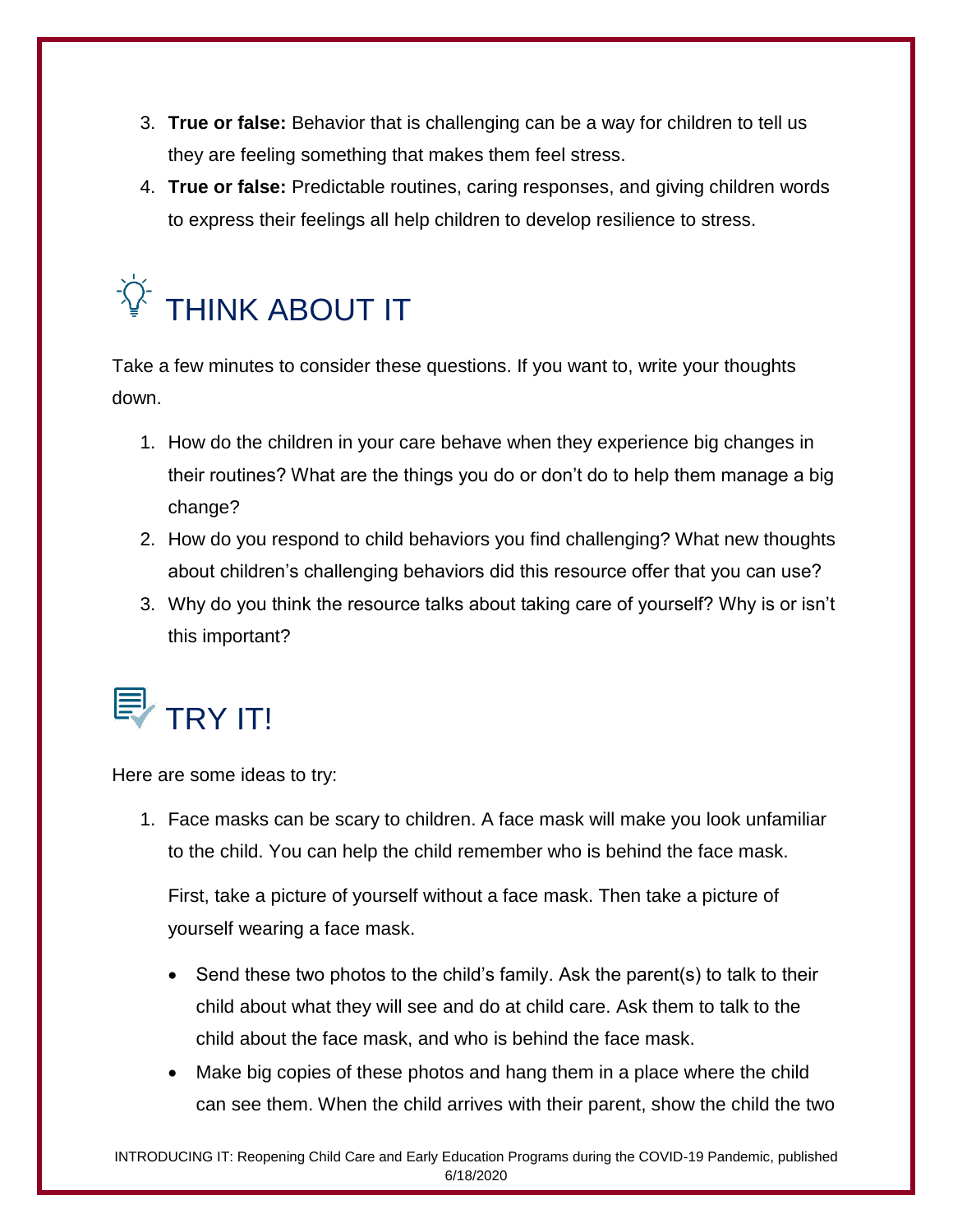pictures. Talk to the child about who you are and what you look like without the mask.

- Wear a button or tag of the photo without the face mask.
- If the child is old enough, ask the family to hold a video call with you. Begin the call without your face mask on. Show the child how you put on the mask. Explain this what you will look like when they return to your care.
- 2. When children feel stress, they typically use behavior to communicate their feelings. Before children return to your care, find a time to talk with the family. Find out if the child has been showing challenging behaviors at home. Ask the parents what they do to support the child during these times. Talk together about steps you can that are emotionally supportive while the child is in your care. You can consider:
	- Thinking about some phrases to say to the child ahead of time for when he or she shows challenging behaviors. For example, "I know you are upset Mama is leaving. You are feeling \_\_\_\_\_\_ (sad? angry? confused?). I will help you find a better way to show me how you are feeling." OR, "I understand it feels different to be here instead of at home. It's OK to be upset you are here. Use yourself and your behavior to soothe the child. Reassure the child he is safe and you are there to take care of him. Offer physical comfort. For preschoolers and older, talk about using words to say how they feel so you can help them. [Watch this video.](https://childmind.org/coping-during-covid-19-resources-for-parents/)
	- Asking the parent to bring items that help the child to soothe herself, such as a stuffed animal, blanket or pacifier. Offer these to the child when feelings are becoming too big to manage.
	- Noticing what activities brings out challenging behaviors in the child. Think about how you can help to support the child in doing the activity, or, how can you modify the activity to make it feel less overwhelming to the child.
	- Creating a special space for the child to go to when he or she is feeling emotions that are too big for them to manage appropriately.